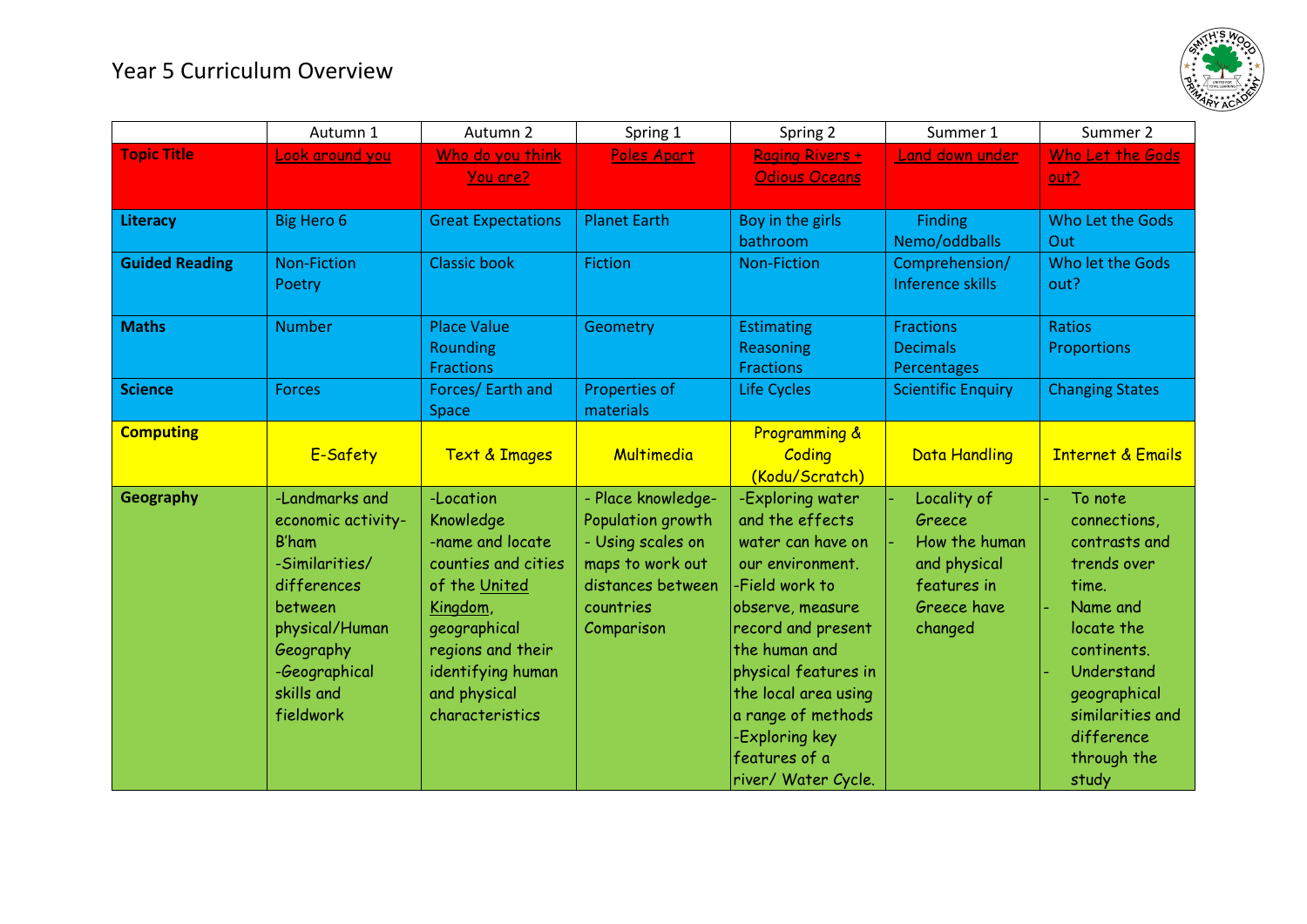## Year 5 Curriculum Overview



| <b>History</b>    | The changes made<br>in Birmingham<br>throughout time                   | Securing<br>knowledge of<br><b>British History</b> | Looking at<br>significant people.                                      | The uses of rivers<br>and their changes<br>overtime. | <b>Ancient Greek</b><br>influences and<br>achievements.                | Indigenous                              |
|-------------------|------------------------------------------------------------------------|----------------------------------------------------|------------------------------------------------------------------------|------------------------------------------------------|------------------------------------------------------------------------|-----------------------------------------|
| <b>DT</b>         | Design and make a<br>bag to shop around<br>Birmingham.<br>Cooking      | Cooking                                            | Design and make a<br>fishing rod.                                      | Design a pulley to<br>collect water                  | <b>Ancient Greeks</b><br>Mosaic/ Cam<br>mechanisms                     | To create a<br>sculpture                |
| Art               | Sketching of<br>Birmingham<br>landmarks                                | Pop art                                            | Use a range of<br>media to create<br>the northern<br>lights            | Monet inspired<br>painting                           | Sketching and<br>shading of Greek<br>Gods                              | Watercolour<br>images                   |
| <b>MFL</b>        | Numbers a<br>Directions c,d,e<br>Place names a,b,c,d<br>Sports a,b,c,e | Don't teach due to<br>music                        | Numbers a<br>Directions c,d,e<br>Place names a,b,c,d<br>Sports a,b,c,e | Don't teach due to<br>music                          | Numbers a<br>Directions c,d,e<br>Place names a,b,c,d<br>Sports a,b,c,e | Don't teach due to<br>music             |
| <b>RE</b>         | The Kingdom of<br>God<br>Christianity                                  | Angels<br>Multi-faith                              | <b>Sikh Teachers</b><br><b>Sikhism</b>                                 | <b>Remembering and</b><br>Celebrating<br>Judaism     | Why is Muhammad<br>important to<br><b>Muslims?</b><br><b>Islam</b>     | <b>Christian Belief</b><br>Christianity |
| <b>PE</b>         | NandW Table<br><b>Tennis</b>                                           | IG Hockey                                          | <b>OAA</b>                                                             | <b>Gymnastics and</b><br>Dance                       | <b>Athletics</b>                                                       | <b>SandF Cricket</b>                    |
| <b>PSHE</b>       | Being Me in My<br>World                                                | Celebrating<br><b>Difference</b>                   | <b>Dreams and Goals</b>                                                | <b>Healthy Me</b>                                    | Relationships                                                          | <b>Changing Me</b>                      |
| <b>Music</b>      | Don't teach due to<br>mfl                                              | Carol concert/<br>Livin' on a prayer               | Don't teach due to<br>mfl                                              | Make you feel my<br>love                             | Don't teach due to<br>mfl                                              | The fresh prince of<br><b>Bel-Air</b>   |
| <b>Enrichment</b> | Trip to B'ham                                                          | <b>Warwick castle</b>                              | <b>VR</b>                                                              | <b>Dovedale</b>                                      | <b>Museum</b>                                                          | Workshop                                |